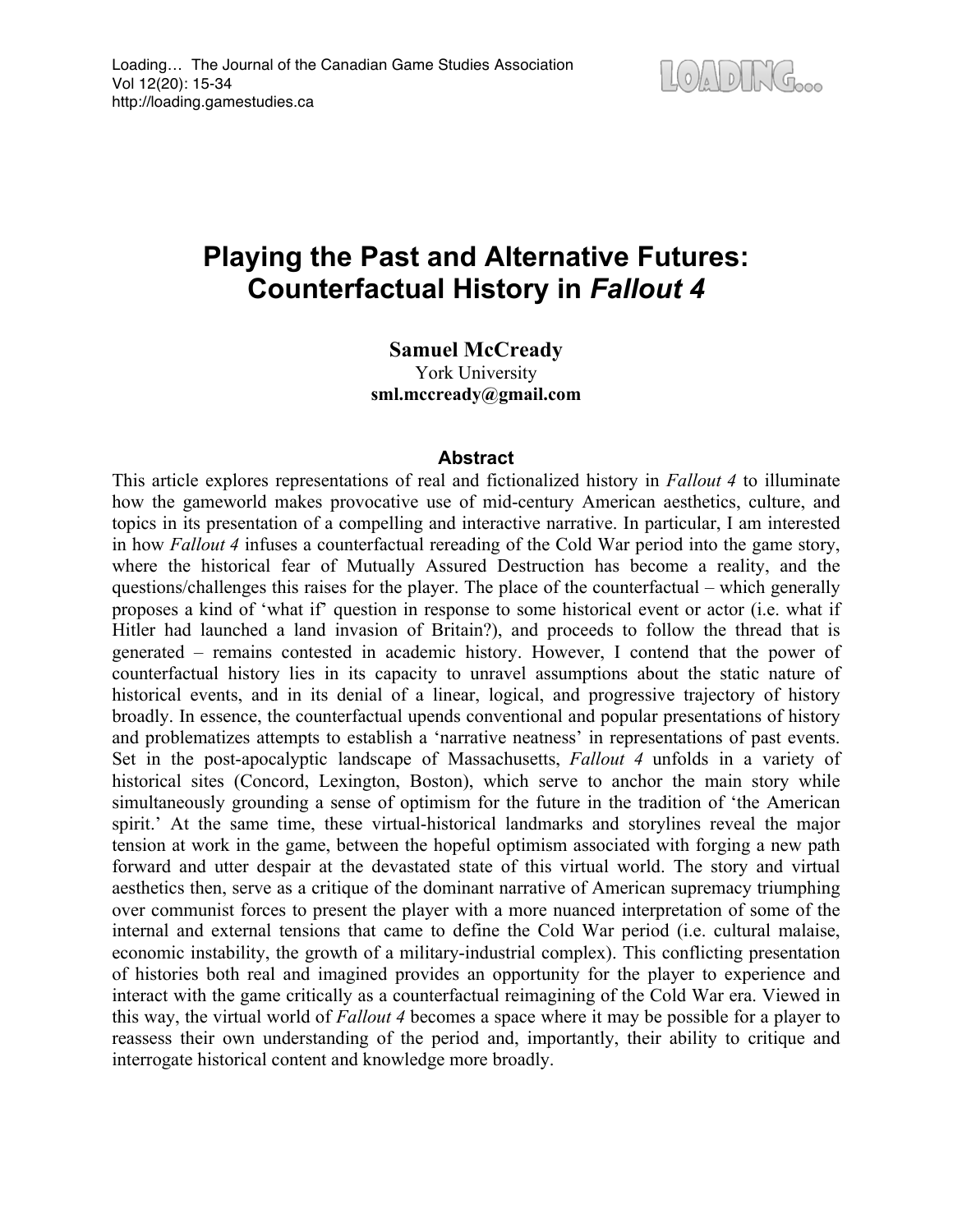#### **Author Keywords**

Video games, history, counterfactual, narrative, critical play

### **Introduction**

Writing in *Digital Games as History*, Adam Chapman (2016) remarks that "digital games, in a way quite unlike conventional historical forms, open up the story space to shared authorship… the historical narrative produced in these games is always produced by the actions of both the developer-historian and the player" (p. 34). This framing of the historical video game as distinct from other historical forms – in that it necessitates intervention and action on the part of the player – is helpful in beginning to explore the terrain of this genre (digital historical games) and its possibilities for the discipline of history. In his work, Chapman conjoins the ludic capacity of games with the storytelling drive in describing what he views as an emerging form that offers new ways of presenting and enacting history. Indeed, Chapman's work is primarily concerned with a dual analysis of the narrative and ludic elements of digital historical games in order to elucidate "not only what is said in digital historical games but also how it is said, by searching the formal structures that constrain and allow content, the stuff of history, to speak in different ways" (p. 18). Important for the present analysis is Chapman's emphasis on story (narrative presentation and authorship) and the crucial distinguishing of play (interactivity) as uniquely positioned in the video game form. For example, in historical strategy games such as the *Civilization* series (Sid Meier, 1991-2016), representations and engagement with the past are often explicitly conveyed to the player as a defined and strict system wherein history is expressed via interaction with a carefully constructed system of gameplay (tech trees, access to certain units, growth that is tethered to geography and climate).

In contrast, *Fallout 4* (Bethesda Softworks, 2015) thrusts the player into a world deeply inspired by mid-century aesthetics/style, and informed by Cold War events, but leaves their engagement more or less free-form, where how they experience the historical content of the game is largely up to them. This is not to say that no constraints exist, or that no core (counterfactual) story attempts to direct player action in certain ways, but rather that it is the *absence* of explicit controls over player action in *Fallout* that speak most directly to the imperative of ludic engagement as it pertains to the narrative the game presents the player. Put simply, historical content in *Fallout 4* is most explicitly expressed not as an intricate system of rules that a player employs or contends with, but by an *absence* of any cohesive sense of what 'history' is in a future America destroyed by nuclear war. The player is surrounded by history in *Fallout 4*, both real (families, culture, clothing, even suburban communities modelled on the 1950s and 60s) and fictional (atomic cars, fighting mech suits), but this history is fundamentally unsettled and unstable. There is no clear vision of the past, no definite relationship between what has come and what is now. All of these linkages have been upended by atomic war, and what is left is a world where history is ironic, playful, and crucially, *uncertain*.

This analysis is interested in how this system of ludic engagement (free-form and open-world) in conjunction with narrative, counterfactual storytelling, generates the virtual world of *Fallout 4*, and the possibilities that this game might afford for critical engagement with users. As such, the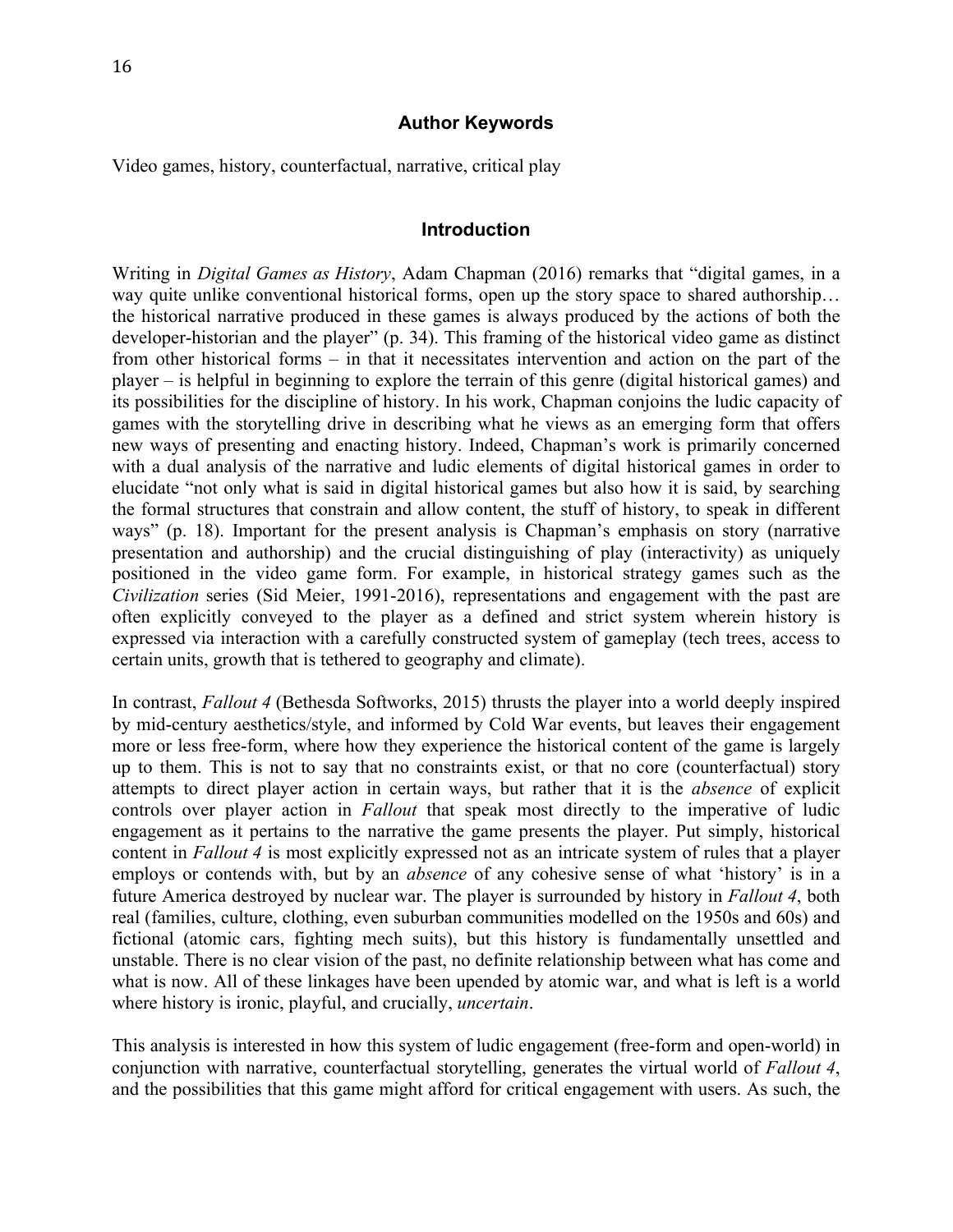purpose of this article is twofold. First, it is interested in the ways that *Fallout 4* employs history and the genre of the counterfactual in the production of a compelling narrative that thrusts the player into action to explore this world and chart a new course for this devastated virtual landscape. In so doing, it tasks them with making sense of this future world and its connection to histories both real and imagined. Second, I examine the possibilities for *learning* that may unfold through user interaction with this story. This is not simply a question of what *Fallout 4* can teach a user about American history and Cold War society but rather how, through interactive gameplay, *Fallout 4* may challenge the player's assumption of what history is, how it is told, who tells it, and for what purpose. As Chapman (2016) points out in his work, there is a case to be made that historical games provide the opportunity to educate players on the complexity of systems that make up historical analysis – the assemblage of facts, the constitution of 'fact,' the position of the historian, questions of agency and objectivity, questions of distance and genre among others (p. 279).

# *The Counterfactual in History and Digital Historical Games*

In history, the counterfactual is a genre that normally focuses on a 'what if' scenario with regards to a specific historical event, person, place, period etc., and tries to imagine alternative outcomes to those inscribed in the historical record. For example, a counterfactual might ask 'what if Hitler's planned invasion of Britain had taken place and been successful,' and then pursue this question using the same historical materials and methods, as well as conjecture informed by those methods, as another historian might use in discussing the actual historical events. Counterfactuals in history emerge out of a larger tradition that seeks to question the nature of historical change and upend notions of linearity and objectivity that have tended to legitimize 'ways of being' as the inescapable outcome of a neatly unfolding past. This is not to say, however, that they have or do enjoy a privileged position in the hierarchy of historical practice. Up until the cultural turn and the emergence in postmodernism of a concern in history with its narrative form (White, 1973; Lyotard, 1979) counterfactuals were at best regarded skeptically if not outright dismissed as anachronisms, not histories. Indeed, writing in his seminal *What is*  history? E.H. Carr (1964) referred to them this way: "these suppositions are theoretically conceivable; and one can always play a parlour game with the might-have-beens of history. But they have nothing to do with… history" (p. 97). E.P. Thompson (1978) similarly dismissed counterfactuals as "unhistorical shit" (p. 300) while Michael Oakeshott (1933) claimed that when events are treated counterfactually they "cease to be historical events," (pp. 128-145). However, with the work of Hayden White, Jean-Francois Lyotard, Michel Foucault, and many others, the empiricist-objectivist view of history (often expressed in positivistic terms) has largely retreated in academic scholarship, with new forms like micro, cultural, Marxist, and feminist history emerging in its place.

These perspectives have challenged the traditionally dominant tendency in history to write the past as a story of national or cultural progress, or to present history as teleological – one great movement towards a determinate end. Instead, they are interested in the tensions that exist within the production of history as a discourse; that is, in understanding how the policing of knowledge about the past and the stories that get told establishes and maintain hierarchies of power. Hayden White (1973) for example, writing on the narrative forms of history, has forcefully argued that history can not escape the historian's vision, that it must be acknowledged and accounted for, and this was simply the honest way to do history, not its demise: "I treat historical work as what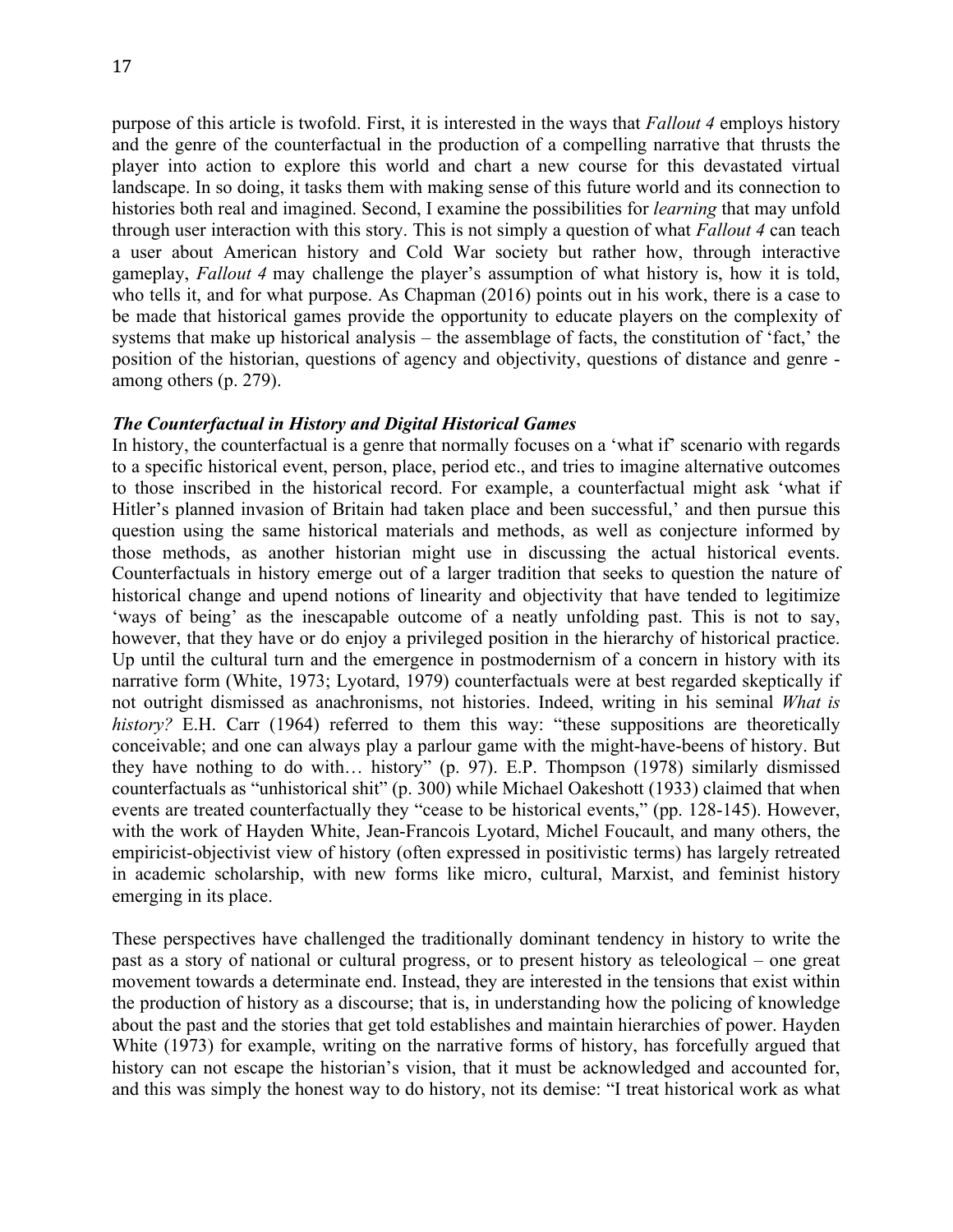it most manifestly is: a verbal structure of a narrative prose discourse. Histories combines a certain amount of 'data,' theoretical concepts for 'explaining' these data, and a narrative structure for their presentation as an icon of sets of events presumed to have occurred in times past" (p. ix). As White goes on to argue, his aim is hardly to denounce the *doing* of history or undermine the value of historical analysis, but rather to indicate "how ideological considerations enter into the historian's attempts to explain the historical field," and "to construct a verbal model of its processes in a narrative" (p. 26). The admission of subjectivity in historical making, then, is not to admit an inescapable relativism, but to acknowledge that ideology shapes all discourse, including historical theory and practice. This does not doom historical inquiry. Rather, it changes its trajectory, away from fantasies of positivist or objectivist linearity and towards understanding why, in the present, the conditions of power and knowledge are as they are, by examining the processes of their making.

Particularly crucial in the growth of the counterfactual and its gaining traction in historical scholarship was the publication in 1997 by Naill Ferguson and other contributors of *Virtual History*, perhaps the first full-throated defense of the counterfactual-as-history offered up in such a format. In it, Ferguson argues that "there is no privileged past," rather, "there is a multitude of pasts, all equally valid… at each and every instant of time," (p. 1). As such, the linear model of history that has long been suggested by objectivist-empiricist scholarship stands starkly at one side of the spectrum in a debate about the knowable past that has become increasingly complex, in modern historical theory. The work of historian philosophers has thrown into sharp relief the utter implausibility of a 'grand narrative' understanding of history, arguing instead that history (as with everything) is produced by and produces structures of formal style, agency, power, and relationships that deny the capacity for a singular vision of the past to take hold (Lyotard, 1979; White, 1973; Foucault, 1977). Ferguson infuses this understanding of contingency in his discussion of history in the following way: "the reality of history, is that the end is unknown at the beginning of the journey: there are no rails leading predictably into the future, nor timetables with destinations set out in black and white," (p. 70). The counterfactual then, serves simultaneously as a thought experiment and a corrective to the tendency for analysis to fall back on an empiricist-objectivist style. Though the use of alternative histories and counterfactual constructions of the past remain uncommon in historical discourse, their utility has become less subject to the fevered tensions and dismissal that once plagued the practice. This is due in large part to the careful way in which Ferguson and others have laid out particular rules for the writing of historical counterfactuals that constrain the genre's most outlandish potentials. For instance, Ferguson argues that, "we should consider as plausible or probable only those alternatives which we can show on the basis of contemporary evidence that contemporaries actually considered," (p. 86). Understood in simple terms, this highlights the distinction in a potential historical thought experiment between, say, whether Hitler had successfully defeated Britain in 1940-41 (which was a very real possibility) and whether Napoleon would have defeated Wellington at Waterloo had he only had a couple of C-three Leopard tanks (an obviously untenable consideration). By reigning in the parameters of what can constitute a useful and potentially insightful counterfactual investigation from a superfluous one, Ferguson and others have helped to legitimize a genre of historical analysis and writing.

Shifting to the position of the counterfactual in digital representations/enactments of history, Johannes Koski (2017) points out in his work on *Valkyria Chronicles*, a counterfactual historical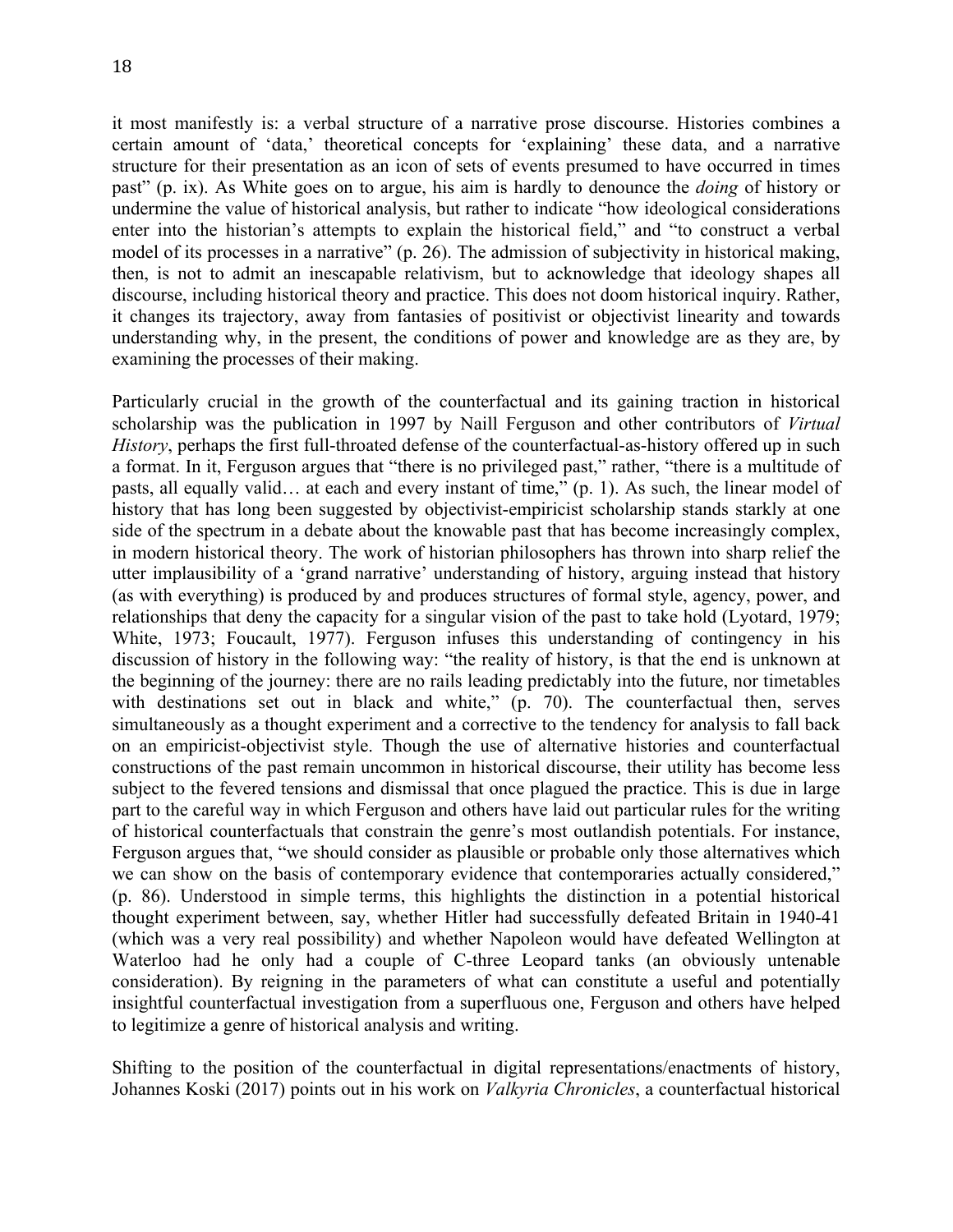game about the Second World War, that one of the critical benefits of the counterfactual is that it lays open to the player many of the questions regarding the ideological underpinnings that motivate historical making: "*Valkyria Chronicles* is about history-in-the-making, about the transformation of events into history, and about how they are retold to those who come after the events transpired. The player gets to see in some limited ways the subjectivity of history at play; how the choices we make end up affecting what gets written down" (p. 409). This also addresses one of the key questions that scholars who work on historical games are quick to point to in their criticisms of these games, by revealing how games like *Valkyria Chronicles* stake a position that denies the possibility of objective interpretive position wholesale, instead acknowledging that the historian-as-individual inevitably brings a unique subjectivity to any investigation (in history or any other subject) that they pursue. It is often cautioned that playing an historical game can cloud an individual's understanding of the 'pastness' of the past, because they are injected into history as an actor and are therefore more inclined to engage with and internalize history in a personalized (rather than neutral) way. However, the satirical and openly playful approach that counterfactual games take to representing the past works to dispel some of the concerns scholars have about students using games as a means of approaching or accessing the past. What is being interacted with in these games are not real historical actors or concrete historical settings, but rather historically rich worlds that challenge and raise questions about hermeneutical frameworks of historical making. That is, about how it is that historians come to interpret the past in particular ways, and more importantly why this might be so.

In *Fallout 4,* the genre of counterfactual is used to throw out assumptions about mid-twentieth century culture and look instead at other possible outcomes, had history unfolded in a different way. Outside of the game world, in the post-Cold War era, the narrative that American nationalist history latched onto quickly became one of capitalist (and American) domination over communism, where the outcome of neoliberal historical progress was always clear and a new global culture grew out of the supremacy of that unique brand of American consumerism. As Francis Fukuyama (1992) famously proclaimed in the wake of the collapse of the USSR: "the twin crises of authoritarianism and social central planning have left only one competitor standing in the ring as an ideology of potentially universal validity: liberal democracy, the doctrine of individual freedom and popular sovereignty" (p. 42). For Fukuyama, the fall of the wall in Berlin signaled the end of history's most profound struggle, a conflict he described as the "problem of recognition," (1991, p. xxi). In its place, neoliberal democracy and capitalist economies offered the closest possibility to a 'universal ideology' that could ultimately settle the issue of personal freedom and individual recognition. In providing an alternative future landscape, *Fallout 4* throws into sharp relief the reality of the anxieties that characterized the era, and further denies the construction of history to suit capitalist economic and geopolitical interests. Games like *Valkyria Chronicles* and *Fallout 4* generate worlds that raise questions regarding historical contingency, bias, ideology, and power by admitting openly that they serve as playful stories related to the past without claiming to be faithful imitations or reenactments of a period or place(s) in history. This makes them no less impactful as sources for historical insight. Instead, they propose questions about the discourses and discipline of history and its study, by troubling conventional wisdom and accepted narratives that have become rehearsed in popular media and in the classroom. Put another way, the point of focus becomes not whether *Fallout* can teach the user about the Cold War in vivid detail, but rather what this story – borrowing heavily from a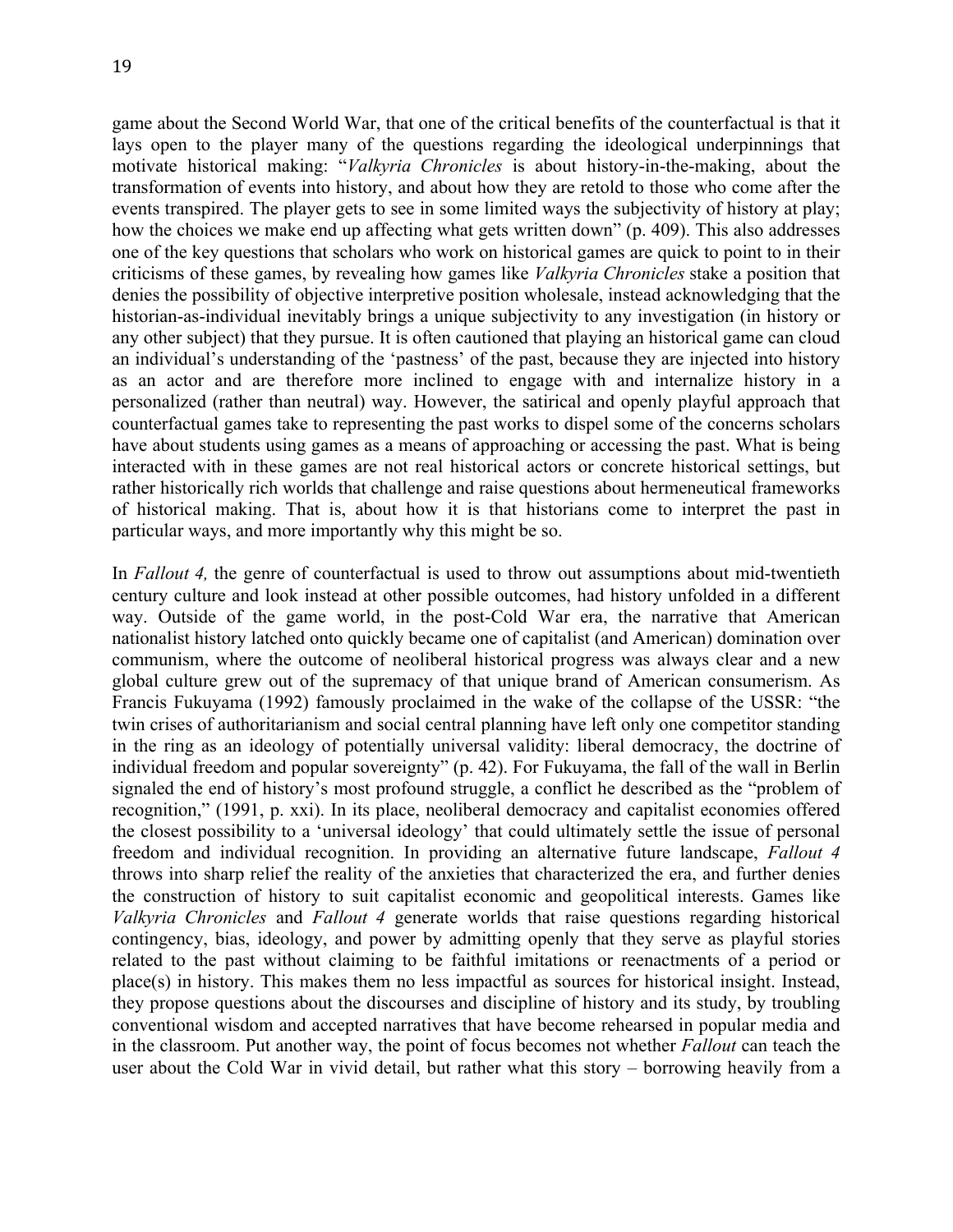particular interpretation of the Cold War period – reveals to the user about the nature of historical knowledge and the processes that underlie its production and legitimization.

#### *Historical Game Studies*

While it is impossible to point to a singular starting place for the emergent field of historical game studies, surely Kurt Squire's (2004) work on *Civilization* and history learning and William Uricchio's (2005) seminal piece "Simulation, history, and computer games," stand apart as laying the groundwork for future research. Uricchio argues for historical computer games "as sites to tease out the possibilities and complications of historical representation and simulation," further claiming that "games by definition subvert the project of consolidation and certainty associated with the former brand of history [postivistism]… predicated as they are on a reflexive awareness of the construction of history" (pp. 328, 333). Meanwhile, arguing for the potential of historical games in education, Squire (2004) noted in his doctoral work that "*Civilization III*  represents history… as an emergent process arising from overlapping, interrelated factors… successful students [playing the game] developed conceptual understandings across world history, geography, and politics" (Squire "Replaying History"). Building on the foundations provided by Squire and Uricchio, Matthew Kapell and Andrew Elliot (2013) argue that "the ludic (play) capacity of historical video games allows for in-depth understanding not just of the facts, dates, people, or events, but also of the complex discourse of contingency, conditions and circumstances, which underpins a genuine understanding of history" (p. 13). Centering the ludic element raised by Uricchio, then, Kapell and Elliot argue that the necessitated interactivity proposed by historical games provides unique opportunities not simply to view or experience history narratively and aesthetically, but to *participate in it*.

Most importantly, the intervention of the player within the represented past of the game has the effect of highlighting the contingency of decisions that shape outcomes. This raises the spectre of the counterfactual as one genre that incorporates contingency at the core of its storytelling and aesthetic philosophy. Indeed Tom Apperley (2013b) notes that "digital games… offer a mode of engagement with an alternative historical text that provides an opportunity for the player to consider critical and reflexive interpretations of historical events" (p. 186). In much the same way as the counterfactual novels of Phillip Roth focused attention on specific (and often unrepresented) issues ongoing in America during World War Two, counterfactual games problematize simplistic readings of past events that tend to get reduced into a kind of casual chain that denies contingency and reifies the 'accepted' story. This is of particular concern to academic history, which is constantly in tension with the institutional designs of historical learning so often completely reliant on textbook renderings of the past that have an overwhelming tendency to greatly oversimplify or connect together events into a form-fitting narrative. Too often in conventional history education what is neglected are the questions most central to understanding the discipline and practice of history: who is writing academic history? Who is included *and excluded* from the dominant narrative of intellectual or national progress? What subjects get to constitute 'legitimate history'?

However, the rise of digital forms of historical representation and presentation have not been met with unanimous enthusiasm by any degree, and there remains an ongoing debate regarding the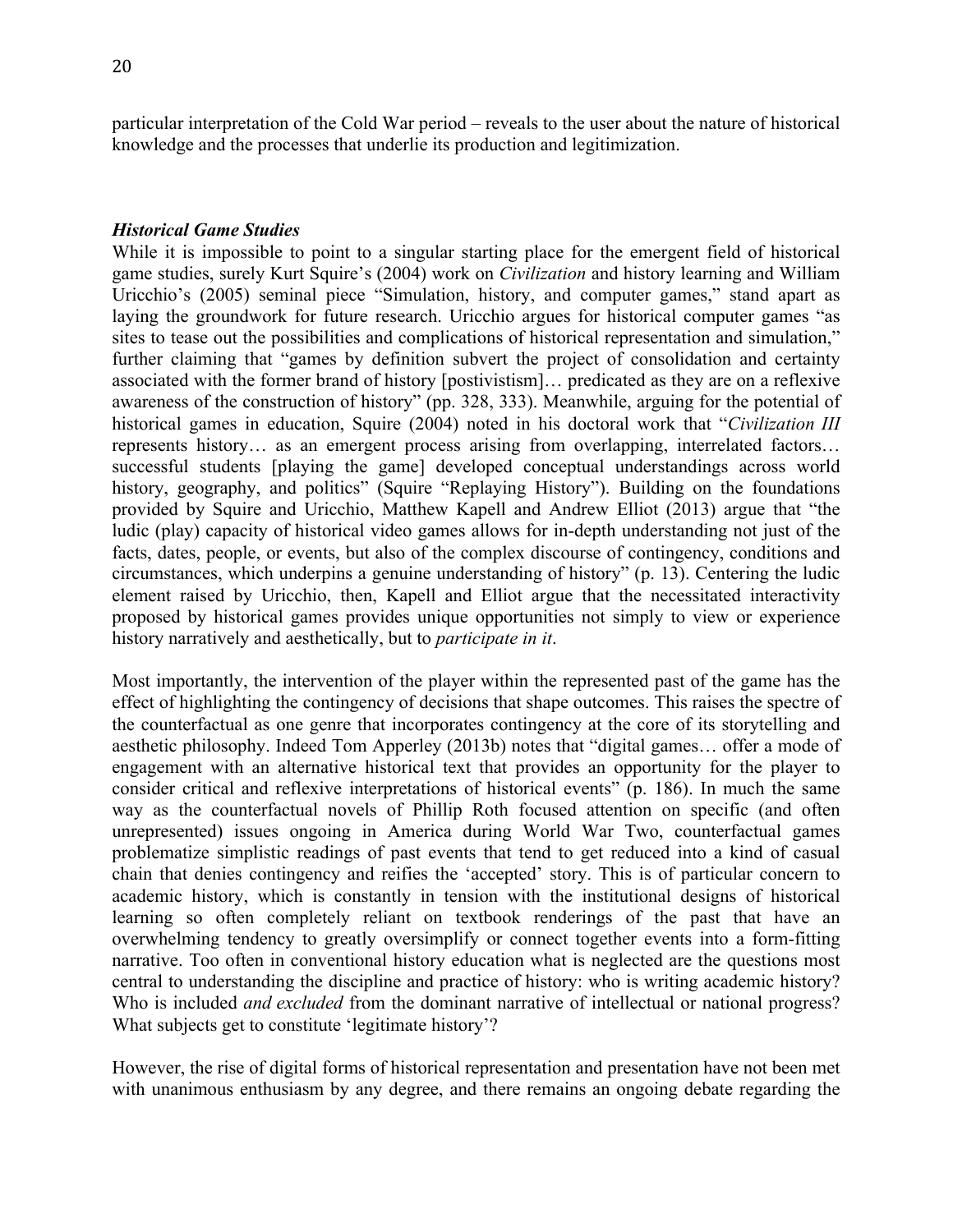constitution of scholarly 'history' over and against its popularized forms (like games) and whether or to what extent emerging historical forms fit into the rubric of traditional, text-based history. Scholars like Jerome De Groot (2006) for example maintain a skepticism regarding the possibilities of historical games to represent the past, noting that in ostensibly historical games like *Medal of Honor* and *Call of Duty* the player "is invited into a history," but claiming that it is "a wittingly small part of a teleological move towards the present," and thereby casting doubt on the claim that historical games demonstrate the contingency of events by suggesting that the lack of freedom provided to the player structurally (the inability to skirt the games strict rules) essentially places them within a teleological paradigm that presents history as unfolding in a neat casual sequence (p. 409). In other work on public history, De Groot notes that "game shows, pub quiz nights, and board games present history as a set of facts which are correct," and further that their "underlying ludicness […have] little innate value outside the game structure" (pp. 7-8). In a similar vein (though not specific to games), while highlighting the broadening of popular historical forms as a result of the increasing embracing of history as narrative since Hayden White, David Lowenthal (2007) argues that "the new chaotic past is too chaotic to comprehend, those unschooled ever less able to absorb it… our collective legacy grows more bewildering than enlightening" (p. 209). Certainly for Lowenthal, historical games fit within this milieu of new historical forms that seem to provide as much obfuscation of that past as clarity, especially counterfactual games that begin with the premise of alternative history. I fully acknowledge the concerns about historical games and their value that are raised by De Groot, Lowenthal, and many others (Rejack, 2007; Hess, 2007; Kee, 2011; Metzger & Paxton, 2016), most especially the call made by many researchers on historical games for a cautionary approach that remains mindful of the limitations of digital representations and reenactments of history. However, I maintain that by upending the enshrining of historical revisionism that dominates (especially) the textbook form, and linear historical narrative more broadly, complex counterfactual renderings of a particular past (like *Fallout*) gesture towards the multiplicity of factors that go into generating *any* historical interpretation, both those unapologetically fictional and those that stake a claim as real representations of the past. As such, they present an opportunity for their users to engage with historical material in a *critical* way that can raise questions about historical knowledge and making, and the processes that underlie its production and legitimization.

# **Fallout 4 and the Cold War That Wasn't**

# *Background*

*Fallout 4* opens in the home of the protagonist (male or female, player choice) in the year 2077. The home is located in an idyllic suburban community called Sanctuary Hills and both the layout and name of the community are plainly reminiscent of the kinds of intentionally designed urban utopias that began emerging in America in the mid-twentieth century. Indeed, one quick scan of the home and neighboring community (see *Figures 1 & 2*) is enough to locate the aesthetic of this futurescape firmly in a mid-twentieth century consciousness.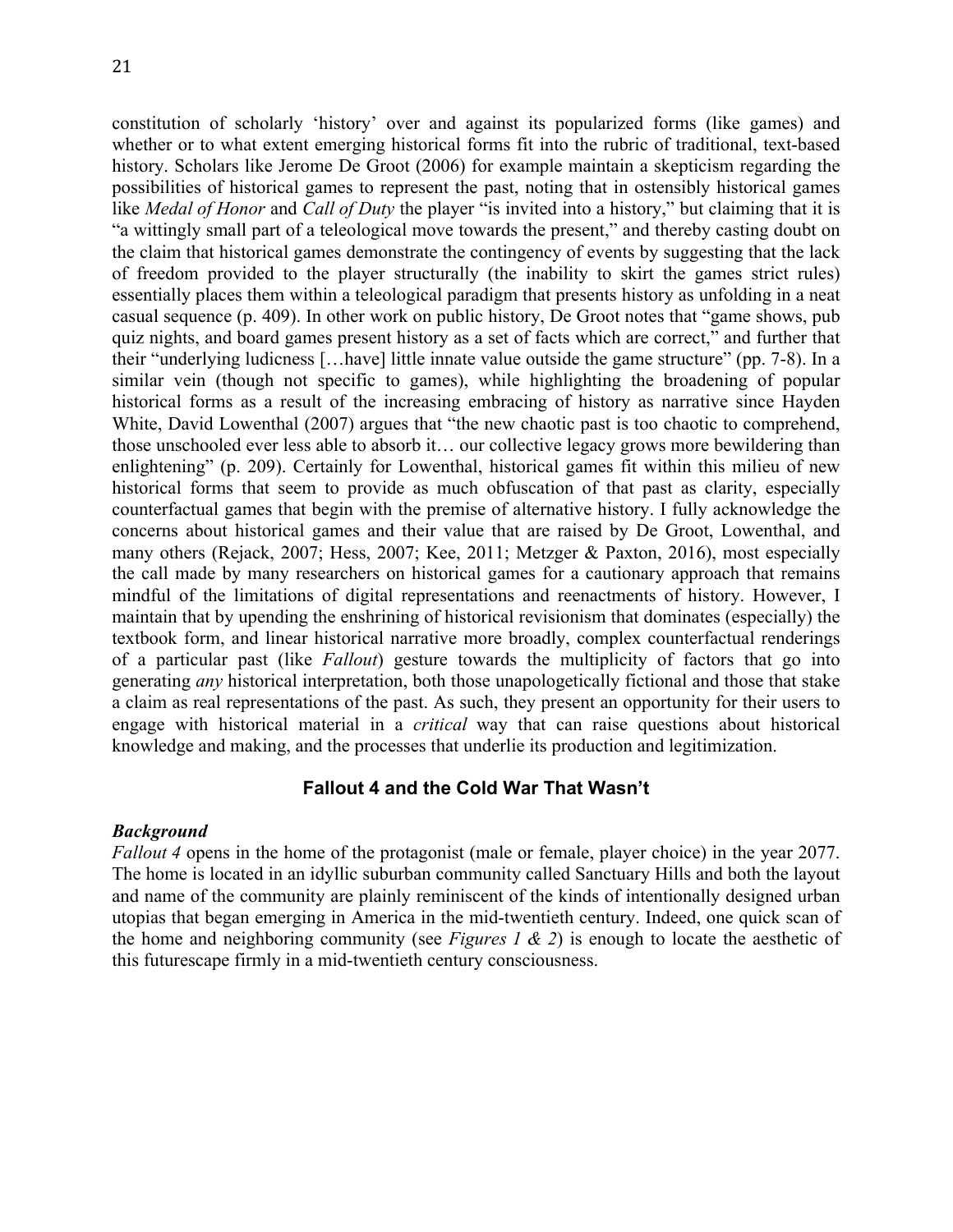

*Figure 1, kitchen in Sanctuary Hills*



*Figure 2, Sanctuary Hills*

The inclusion of the standard metal mailbox and white picket fence, as well as a kitchen full of classic metal appliances, attests to the projection of a nostalgic historical aesthetic into the future. Indeed, *Fallout's* official wiki makes clear, "for most of human history, the *Fallout* universe and the real world shared a common timelime" (Fallout Wikia, 2017). The primary break with the present timeline occurs immediately following World War Two, where in the *Fallout* universe an explosion in nuclear technologies ushers in a "techno-utopia," as Joseph November (2013) refers to it in his own work on *Fallout 3* (p. 298). The focus on nuclear innovation also stymies other projects, so for example in the world of *Fallout* the transistor and microprocessor are never invented, resulting in the future world that largely maintains a mid-century aesthetic. Talking servant robots are tubular rather than anthropomorphic, and nuclear powered cars sit in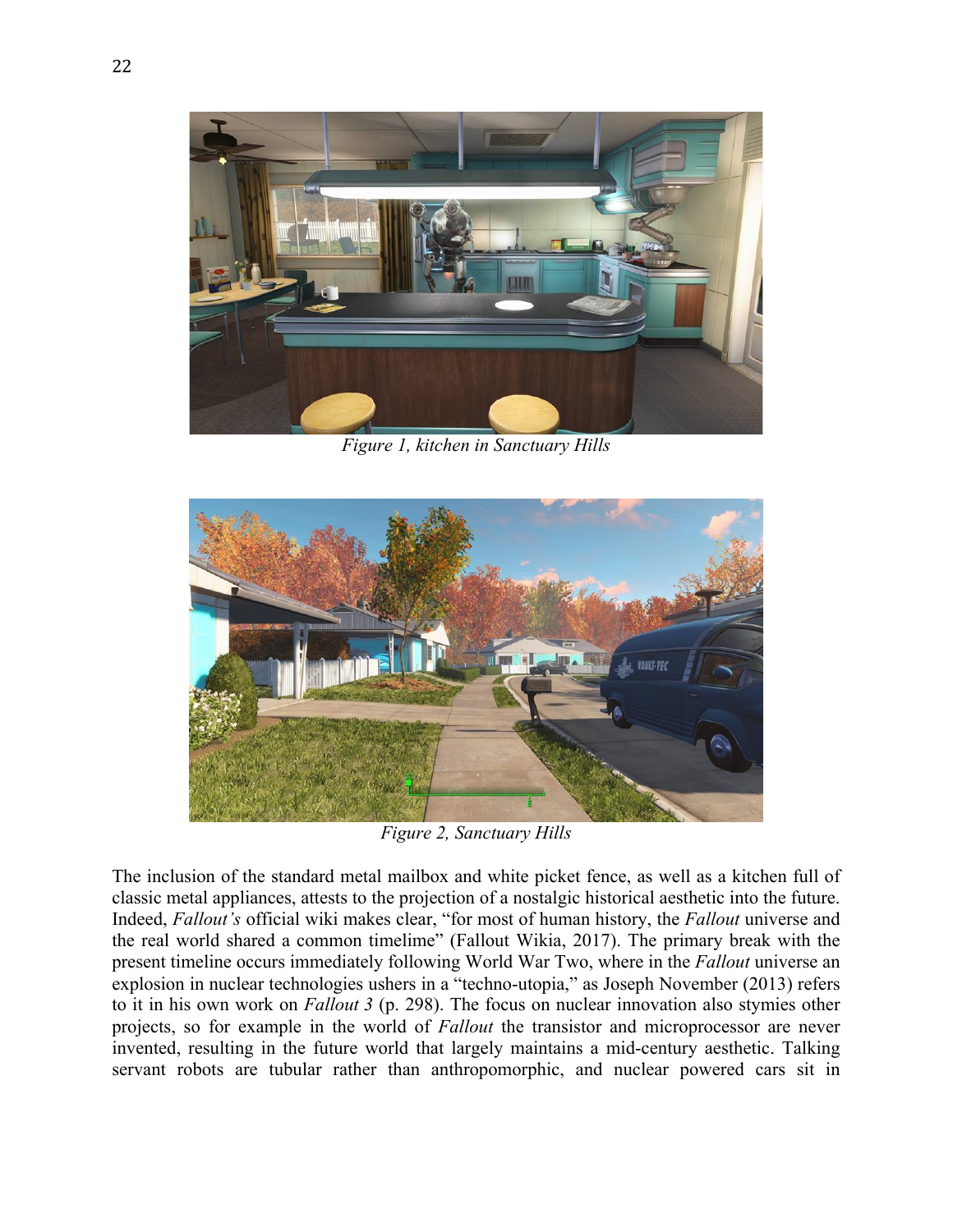driveways while the latest computer technologies continue to be big and unseemly (see *Figure 3*).



*Figure 3, computer terminal, Fallout 4*

Importantly, this contrast between the future setting of *Fallout* and its dated aesthetic style, forms one centerpiece of the counterfactual presentation made by the game. November's work on *Fallout 3* in particular (all games in the *Fallout* universe occupy the same timeline and worldscape) argues that one counterfactual in *Fallout* is contained in the presentation of this 'what-if' question regarding what the future might have looked like if America had continued its non-military, technology-centred nuclear project, following the end of the war (pp. 301-304). For present purposes, what is most important is a recognition of the way that *Fallout 4* is stylized as a futurescape that is rooted in mid-century visions of a 'techno-utopia,' however far this gameworld actually comes to satisfying this utopic desire notwithstanding, and how this internally logical alternative future can provide a critical mirror to see the contingency of the historical period it intends to represent.

Of course, the idyllic suburban image that opens the game quickly shatters for the player. First, a representative visits them from 'Vault-tec,' a company centred on the production of massive fallout shelters in preparation for a potential nuclear war. There is, after all, still a Cold War between America and its communist enemies in *Fallout*, as the nuclear technology race makes sure to keep tensions flared between countries long into the twenty-first century. Clearly nervous, the Vault-tec rep tells the player that because of their distinguished service (as a veteran) they have been granted a place in vault 111, while also issuing a warning that the end is near: "Vault-tec Rep: If you'll excuse me language. The big kaboom is… it's inevitable, I'm afraid. And coming sooner than you may think, if you catch my meaning" (Bethesda Softworks, 2015). Almost immediately upon accepting his offer for a place in the vault, the TV begins issuing reports of explosions all over the East coast, confirming that nuclear war has begun. The player is ushered from their home and towards vault 111, where they are (unknowingly) cryogenically frozen for some 200 years, awakening in the late 2200s, when the game-story begins. Set in the Boston metro, and paying homage to historical Massachusetts landmarks (in places like Lexington, Concord, Cambridge, and Boston itself) *Fallout 4* offers the setting of an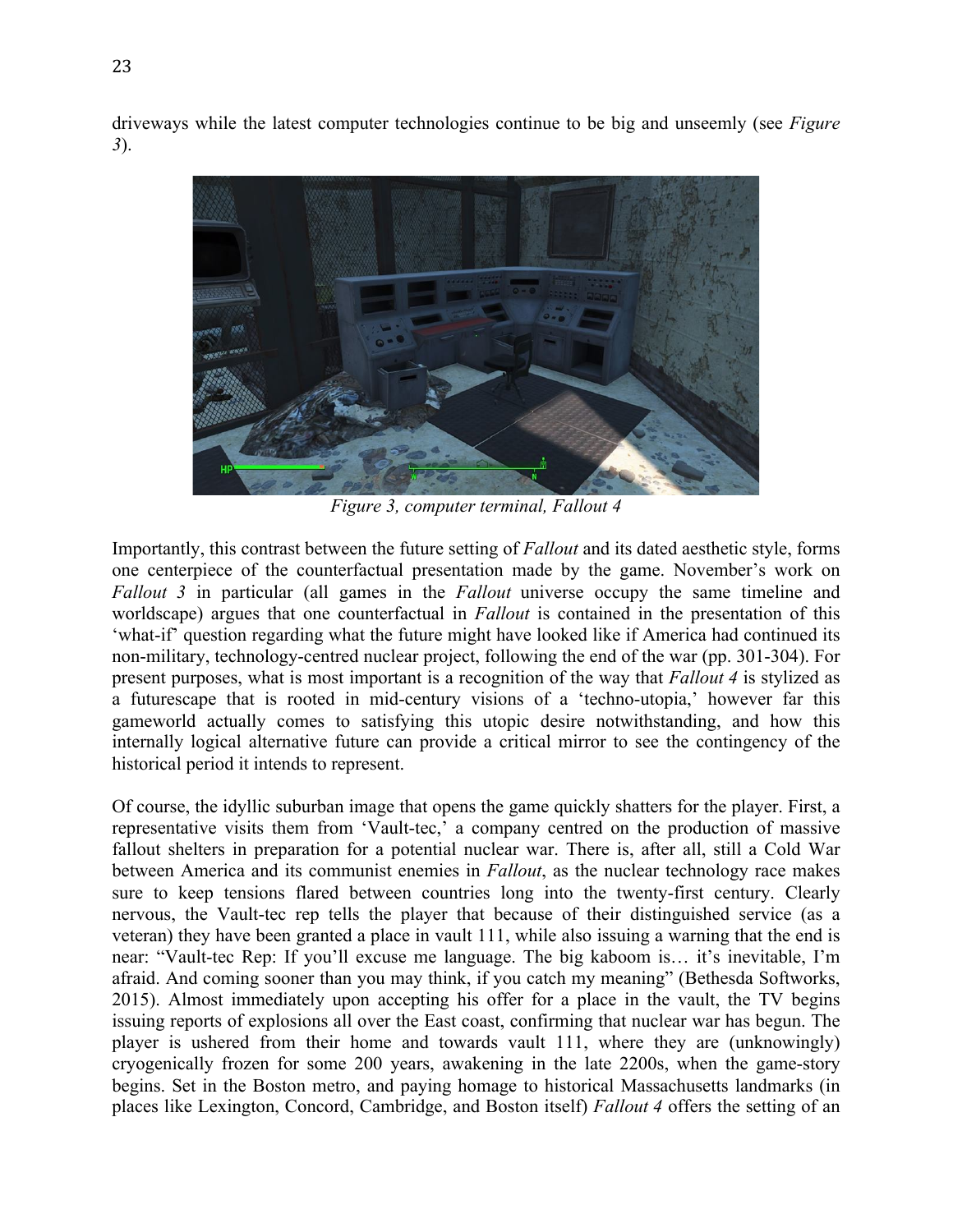America in the twenty-third century that has been devastated by total nuclear war, and follows the player as they explore and attempt to bring some semblance of stability to the violent 'wastelands'.

# *Playing an Alternative Future as Past:*

Ideally, this background is meant to help explain how a game like *Fallout 4*, ostensibly set in the future, can possibly serve as the site for engagement with the past. Immersed as they are in this futurescape, players are reminded constantly of the world that was, both as a consequence of aesthetic setting(s) and the narrative the player becomes entangled in. In both respects, *Fallout* unfolds as a story about a Cold War world where 'the button' no longer stands in as mere metaphor to the forgotten doctrine of Mutually Assured Destruction that informed much of the 'panic culture' of the mid-twentieth century. What follows here are a number of examples drawn from gameplay meant to illustrate moments of interaction with the gameworld where this alternative future intersects with a past that 'could have been'. These examples are meant to illuminate a critical function of the counterfactual, both as it unfolds in this game and in general: that 'what is' could have been otherwise, and therefore that the future itself is multiple, open to the same contingencies that shape history in any given moment. This is by no means intended to serve as an exhaustive survey, but rather as an introductory exploration of *Fallout 4* as counterfactual, and I am sure many excellent examples not mentioned here could easily be added, given the free-roam structure of play and incredibly layered stories *Fallout* offers player's access to. Emerging often in spite of a prevailing tendency to situate history as primarily a story of military and capitalist supremacy (a perhaps unsurprising vision of American greatness levied as it is on military prowess), the counterfactual in *Fallout* problematizes this veneer of history by scattering evidence of its catastrophic consequences throughout the wastelands.

The tone of counterfactual is set most explicitly in the game by the virtual environment, as a striking and all-encompassing testimony to the devastation brought upon this part of the world by nuclear war. Considered as a 'what if' with regards to the real possibility of mutual nuclear annihilation once felt as a common anxiety, scattered throughout the wastelands is evidence of these past tensions on a micro-level, advertisements for example that capture simultaneously a sense of optimism and pessimism left over from the pre-war period. At the same time, the landscape of the game is permanently scarred by this past conflict, which darkens not only the aesthetic style of *Fallout* but the tone of the story as well. Crafted with a heavy dose of irony, any number of leftover billboards or other kinds of advertisements that the player comes across in the wastelands, captures both the optimism of a past age while subtly revealing the anxieties constantly in tension with this vision of the past. Often this is done simply by way of the advertisements' imposition in a particular place that also bears the ravages of war (and two hundred plus years of slow erosion). Take for example an advertisement for cereal and a local supermarket pinned to a poster-board in a bombed out building (see *Figure 4*). The aesthetic styling of the advertisements is one of bombast, with products and incredibly enthusiastic consumers featured front-and-centre. Certainly as expressions of consumer culture, they act as a shameless (and playful) endorsement of consumer goods and thus consumerism (big bold letters, the heavy use of red as a signifier of exaggerated excitement, the smiling child featured next to the bowl of cereal, the happy shoppers featured on the other advertisement etc…).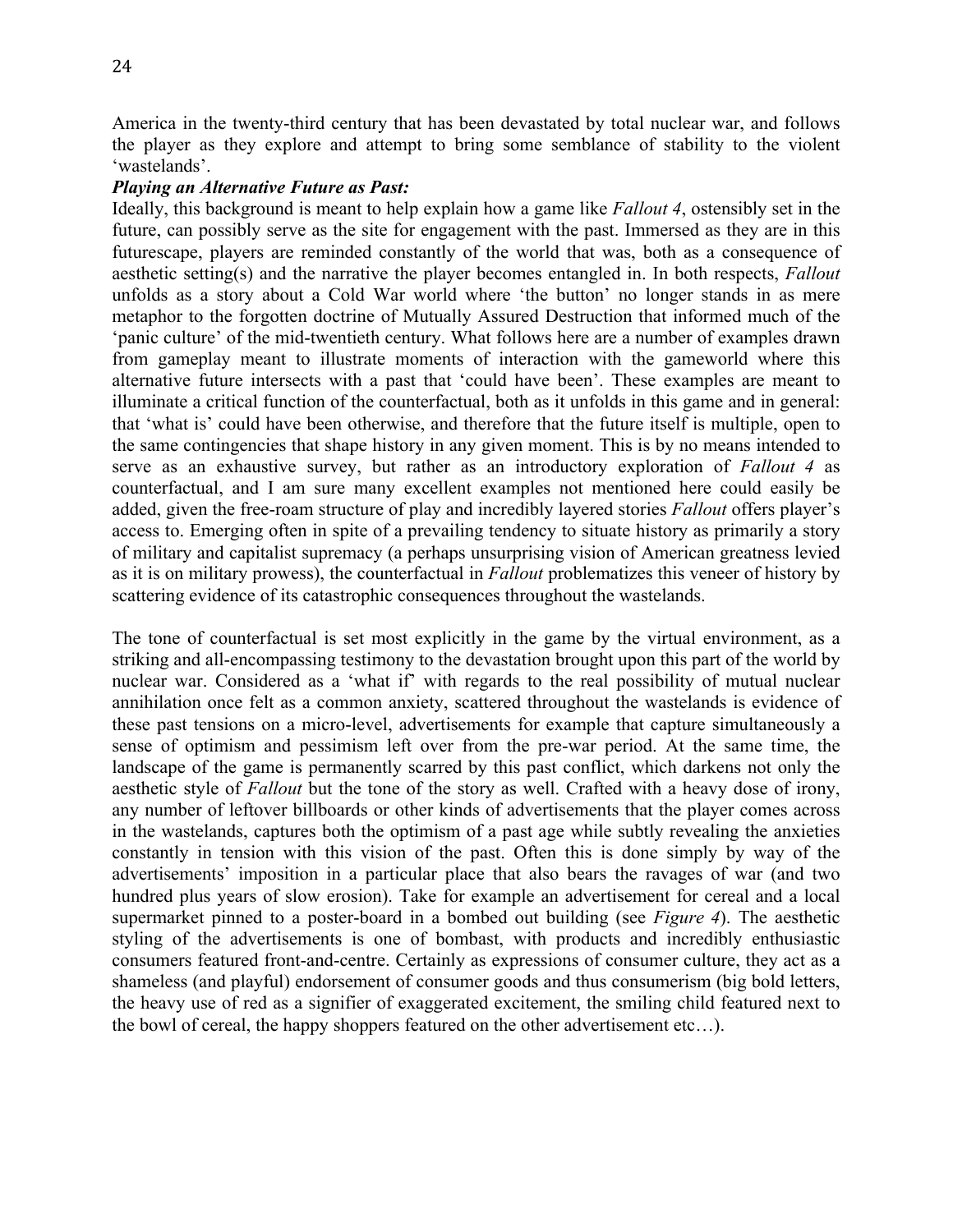

*Figure 4, pre-war advertisements*

Yet, its placement in this bombed-out building offers a telling contrast between the optimism on display in the advertisement and the reality of the (in-game) present. Consider for example the general darkness of the setting, the moldy box of illegible files sitting on the desk to the right, or the rusted lights hanging above; and of course it is impossible not to notice the skeletal remains of a person unable to find refuge when the bombs fell. All over the wastelands are advertisements like this one, that harken back to an idyllic past but simultaneously force the player to reckon with the bleak conditions of the present (and thus of the counterfactual postapocalyptic landscape), transfixed as they are against an environment that bears the markings of nuclear war. This juxtaposition of happy consumer culture with total annihilation serves as its own critique of the kinds of excess that are at least in part responsible for for the destruction that has been wrought. Additionally, this contrast of images denies consumer culture and capitalism their claims as utopic agents of change by illustrating to the player that no corner of the capitalist marketplace remained safe from the devastations of the war.

In a more visceral way, the player need only look in front of them while exploring the openworld in *Fallout* to see constant reminders of the 'Great War' (how the denizens of the wastelands refer to the nuclear event). The contrast between hokey advertisements for 'sugar bombs' or 'nuka cola' (the most popular drink of pre-war America and the present day wastelands) cleverly highlight the tension between the optimism in an earlier age and the realities of a much more somber present. In terms of setting a narrative tone and bringing the counterfactual world of *Fallout* to life, the destruction that surrounds all views in the gameworld undermines any attempt to salvage a positivist project of the past. Take just two images (see *Figures 5 & 6*) captured from the open world of the game. In this destruction of a past and the precariousness that ensues for all futures, there can be no story of blind optimism leading to victory, of capitalism subsuming inferior economic models or American military prowess overcoming evil communist forces.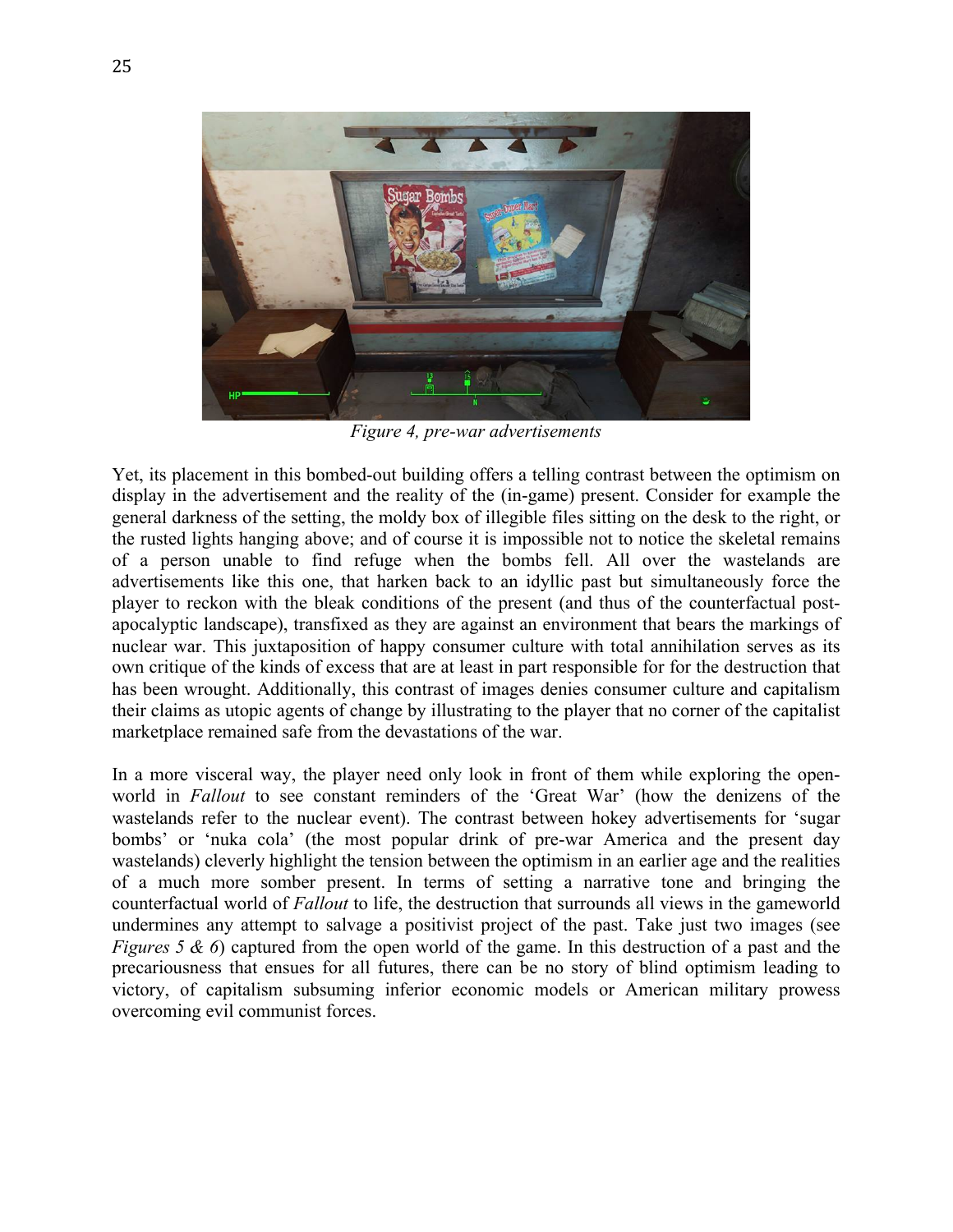

*Figure 5, bombed out house in Fallout 4*



*Figure 6, Sanctuary Hills post-Fallout*

By considering one plausible scenario (what if the bombs had fallen?), *Fallout* reveals the tenuousness of the historical trajectory that proceeded from that mid-century moment until the present in its own altered futurescape, and makes a powerful claim against totalizing and revisionist attempts to reconstruct an ordered version of events in which it was always (if subtly) obvious who the victors would be. Any number of arguments can be extended from this, and all are – to some extent –valid interpretations of the gameworld: cautions against nuclear-buildup; a problematizing of mass consumer culture; an argument against techno-utopia ushered in by unchecked technological progress and the vastly unequal world this engenders; or simply the dangers of a runaway military-industrial complex. Most importantly, any of these arguments relies upon an understanding that the nuclear catastrophe in *Fallout* serves as a 'what if' scenario about a past time even if the game is ostensibly set in an altered future. In interacting with this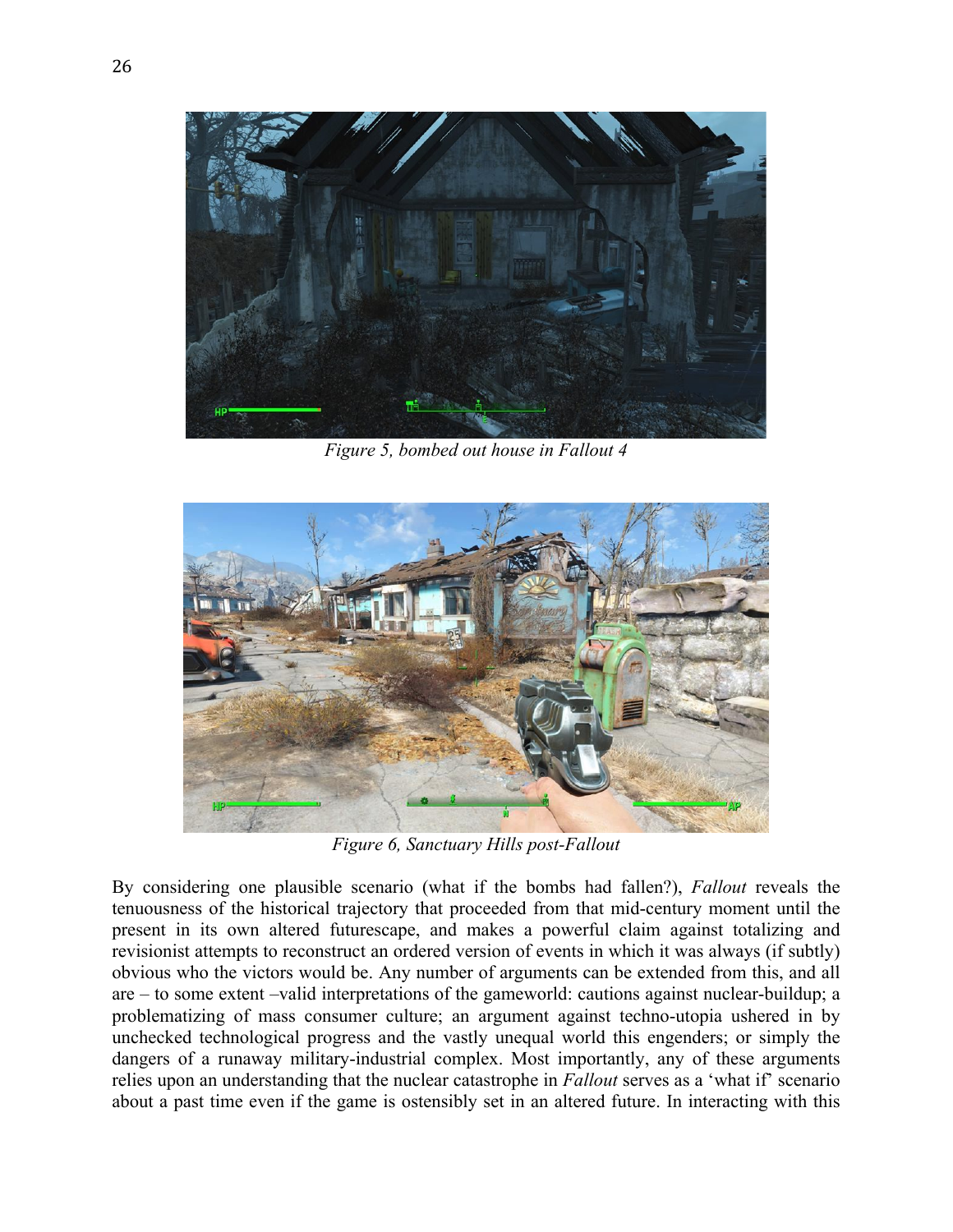space, players are forced to orient themselves in a world where both the logic of progress, and dominant historical narratives that serve to order the past in the service of ideology, have come undone. In their absence, an opportunity emerges both to see how these narratives work to shape and solidify hierarchies of power, and to critique them, since if nothing else is evident to the player is it inescapably clear that these ordering mythologies have failed spectacularly to create a better future.

I wish to briefly examine one particular location in the game – The Museum of Freedom, one of the first areas the player encounters – because it neatly brings together some of the key tensions expressed by the game between militarism and destruction. The building itself is largely intact, though clearly affected by the bombs (debris is scattered everywhere, along with parts of collapsed floors and staircases), and maintains a striking tribute to America's military past, stemming from the revolution, to the moment of historical departure for the *Fallout* universe, and finally up until the brink of nuclear war. In a way, this building and its contents tell a story about American history which is itself upended as a consequence of the nuclear event; that is, the story offered by the museum is largely linear, one of succession from revolutionary war to World War and American dominance, and yet both the building itself and its contents openly reveal the fallacy of this trajectory even while they attempt to advance it. For example, strewn about building are portraits in various states of decay, presumably of past American heroes (see *Figures* 7 & 8) that at one and the same time desire to project a continuity of the American experience (what defines American spirit in the context of history) while evidencing the radical break wrought upon history by nuclear annihilation and the end of 'civilization.'



*Figure 7, portrait from the Museum of Freedom*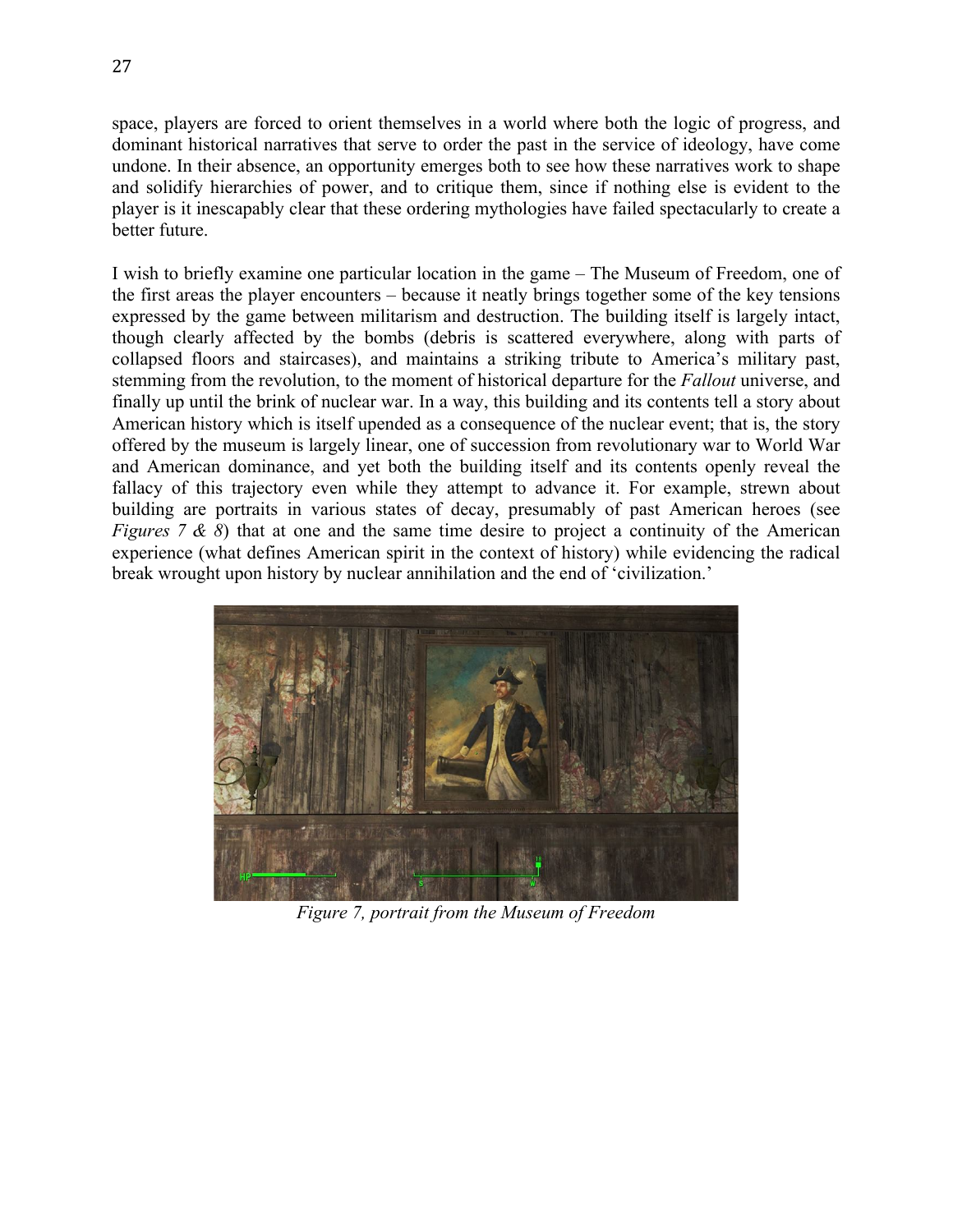

*Figure 8, faded portrait from the Museum of Freedom*

Put another way, while certainly at one moment these portraits served the purposes of a narrative chain connecting America's past and present in a series of moments that came to define the unique quality of 'American spirit,' they are no longer able to carry forward this story of history, given the fundamental break ushered in by the nuclear reality, and evidenced (in part) by their various states of decay. If anything, these slowly eroding images reflect the present tenuousness of logical historical continuity (or of history as a narrative of progress), and an overwhelming cognitive dissonance experienced as a consequence of the nuclear war.

Of particular interest in the museum is a mural offered as a timeline and tribute to all of America's fallen, from the moment of revolution to the final conflicts before nuclear war. The tapestry is highly detailed, and narrates visually the story of American military history, capturing neatly a causal chain of historical events (see *Figure 9*). Yet, enclosed as it is in a building that bears the scars of the 'Great War,' the mural is particularly striking for the contrast that it provides for the player between a past defined in large part by military prowess and a present that has suffered so much in part because of this runaway militarism. This, like many other examples in the museum and the larger gameworld, provides an opportunity for the player to consider the problem of a runaway military-industrial complex in their own present.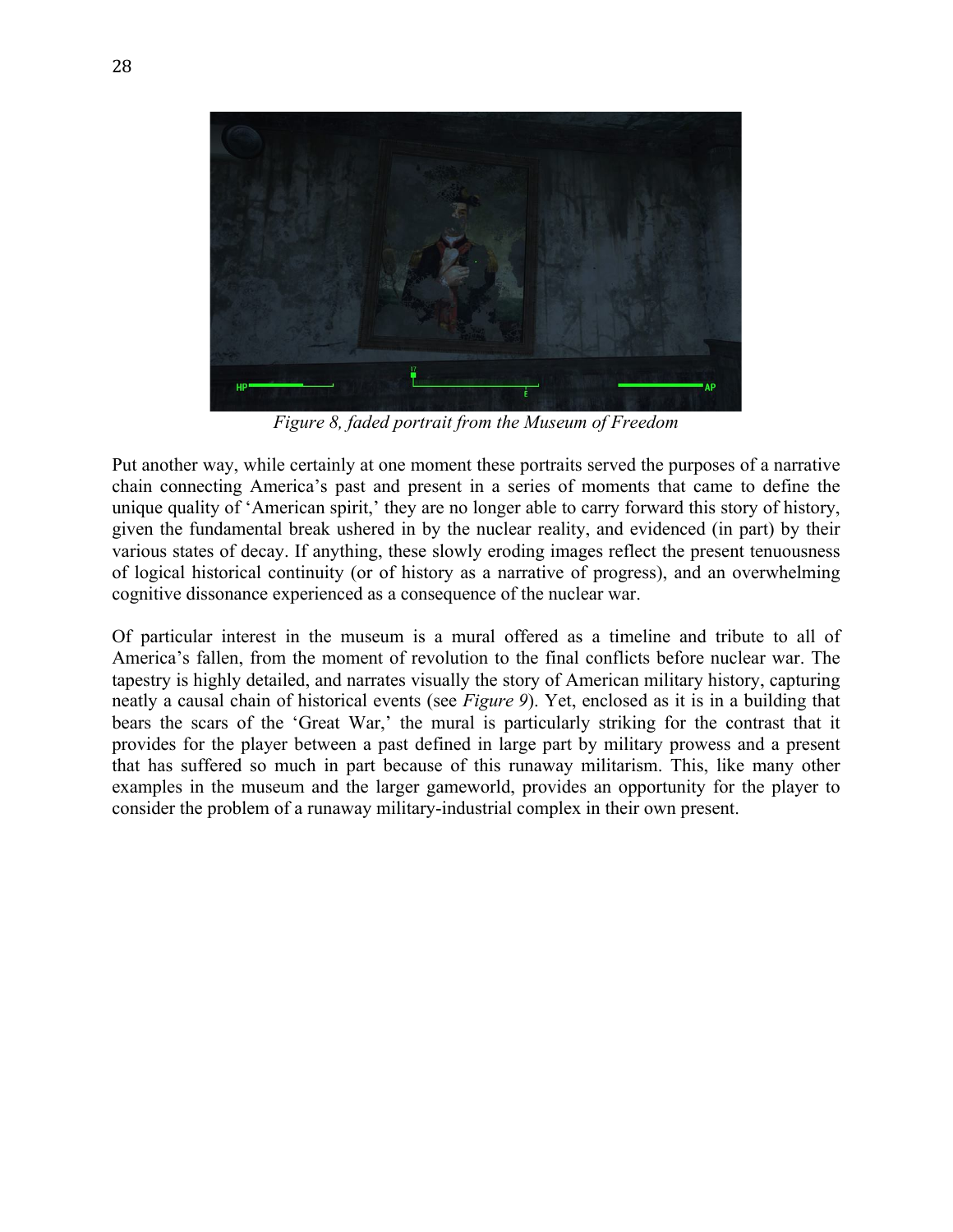

*Figure 9, mural representation of American military history, Museum of Freedom*

Perhaps as no other image in *Fallout* does, this mural brings together the real past, with the moment of alternative departure (in the advancement of atomic technologies such as the powermech armor suit) in the *Fallout* universe, to an alternative future defined by nuclear apocalypse, almost as a layering of counterfactuals that constantly refer back to an excess of naïve optimism for the wonders of atomic technology and a blind posturing (emphasized in large part by mass consumer culture) that culminated in catastrophe.

The mural further extends itself in the narrative of *Fallout* via the games various factions that the player interacts with. It is in coalition (or opposition) with many of these groups that the major story of the game unfolds. Interestingly, all of *Fallout* can be connected to the visual story of the mural in crucial ways (suggesting perhaps a narrative continuity with this rendering of the American past) that both activates American history and reveals its present uncertainty. The *Minutemen* for example, the first major faction that the player encounters, bears obvious resemblance to the revolutionary militias from which the group borrows its namesake, both in aesthetic style (the only uniformed member, Preston, wears fatigues strikingly similar to popular depictions of historical militia attire) and guiding philosophy. The goal of the group, expressed piecemeal by Preston and others, is to unite the scattered survivors of the wastelands – or 'commonwealth' – together in the name of freedom and peace, and to bring stability back to the region. As an organization, the *Minutemen* favor freedom and the revolutionary spirit above all, and consistently demand that the player act altruistically, putting himself or herself in danger for the cause. In a generally pessimistic atmosphere, the *Minutemen* serve as figures of optimism for a better future:

Preston Garvey: You know, you remind me of my friends. The other Minutemen, the ones who gave their lives for something bigger then themselves. Preston Garvey: The Minutemen were the only good guys around really… I still believe the Minutemen can be what I always thought they were, the good guys.

(Bethesda Softworks, 2015).

The faction maintains the revolutionary spirit expressed succinctly in the mural at the Museum of Freedom, and traces their evolution back to revolutionary figures like Washington, highlighting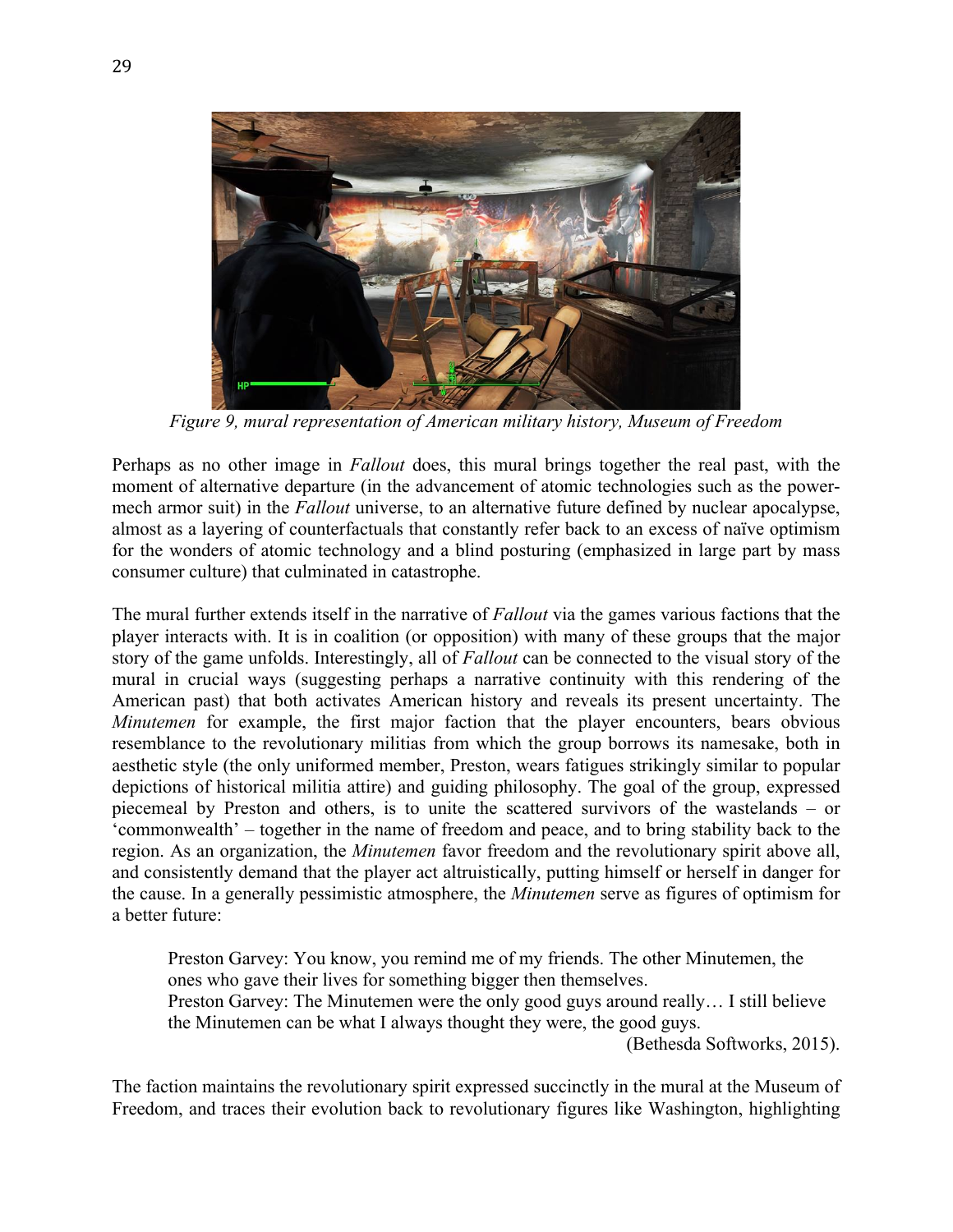the importance of historical reference even in a future world where utopic visions of the past have been ruptured by conflict and destruction.

By contrast, the *Brotherhood of Steel*, another faction the player encounters early, embodies the continuity of militarism between past and future. Present in other iterations of the *Fallout* universe as well, the faction orders itself along a classical military design (order, discipline, ranks, obedience) and styles itself as the only source of stability amidst the chaos of the wastelands. The group demands strict adherence to its structures and orders:

Paladin Danse: If you intend to stay within our ranks, you need to obey our tenets without question

Paladin Danse: I only ask for two things under my command – honesty and respect. You fall in line and you stay in line. I give you an order, and you follow it. It's as simple as that.

(Bethesda Softworks, 2015).

The faction views the mass consumer culture of the previous age with disdain, but applauds the technological wonders that defined this period, seeking to locate, preserve and (perhaps insidiously) claim a monopoly over their use in the present period. Indeed, in *Fallout 4*, the *Brotherhood* possesses technological superiority over all of the games' other factions, save for The Institute – a group of scientists that originally fled underground before the bombs fell – and they desire to exercise control over the future of the 'commonwealth' through this exploitation of coordinated military power. Clearly, the *Minutemen* and the *Brotherhood* propose two contrasting visions for the future, even while they both rely heavily on an understanding of the past such as that which the mural in the Museum of Freedom serves as a striking reminder of. In different ways, however, the narrative arc of both factions reveals the untenable character of their professed connection to history. For the *Minutemen*, their sense of connectedness to an American revolutionary spirit is perhaps admirable, but ultimately clouded by the fact that no sense of coherence concerning what constitutes 'America' exists in this future. The *Brotherhood of Steel*, meanwhile, may seek to assert military order as a means of reconstituting former glory (a past defined by militarism as a measure of progress) but in reality they can reign supreme only over the rubble of a lost civilization; there is no America to salvage, for either group.

Perhaps most interestingly, both factions might ultimately be responsible for repeating the very mistakes that have led the world of *Fallout* to its present state. The *Minutemen* are meant to embody the positive features of the American spirit: a desire for freedom and the building of a new world upon the principles of liberty and sacrifice. The *Brotherhood* embodies the more insidious manifestations of this process: the brute militarism, authoritarian edge, and violence that often come to define 'revolution'. In their desire to carve out a new future for the wastelands, either group must commit to continued violence and struggle to achieve control. Given that both are inspired by the same indelible faith in the 'American spirit,' both are vulnerable to falling prey to the very vices that came to define the anxiety and instability of the pre-war world. In employing the counterfactual to generate a fictional world that is in many ways a mirror not only of mid-century America, but that carries many of the tensions and fears that continue to define modern politics (unchecked capitalism, the military industrial complex, global instability), *Fallout 4* throws into sharp relief the tenuousness of the stories that seek to construct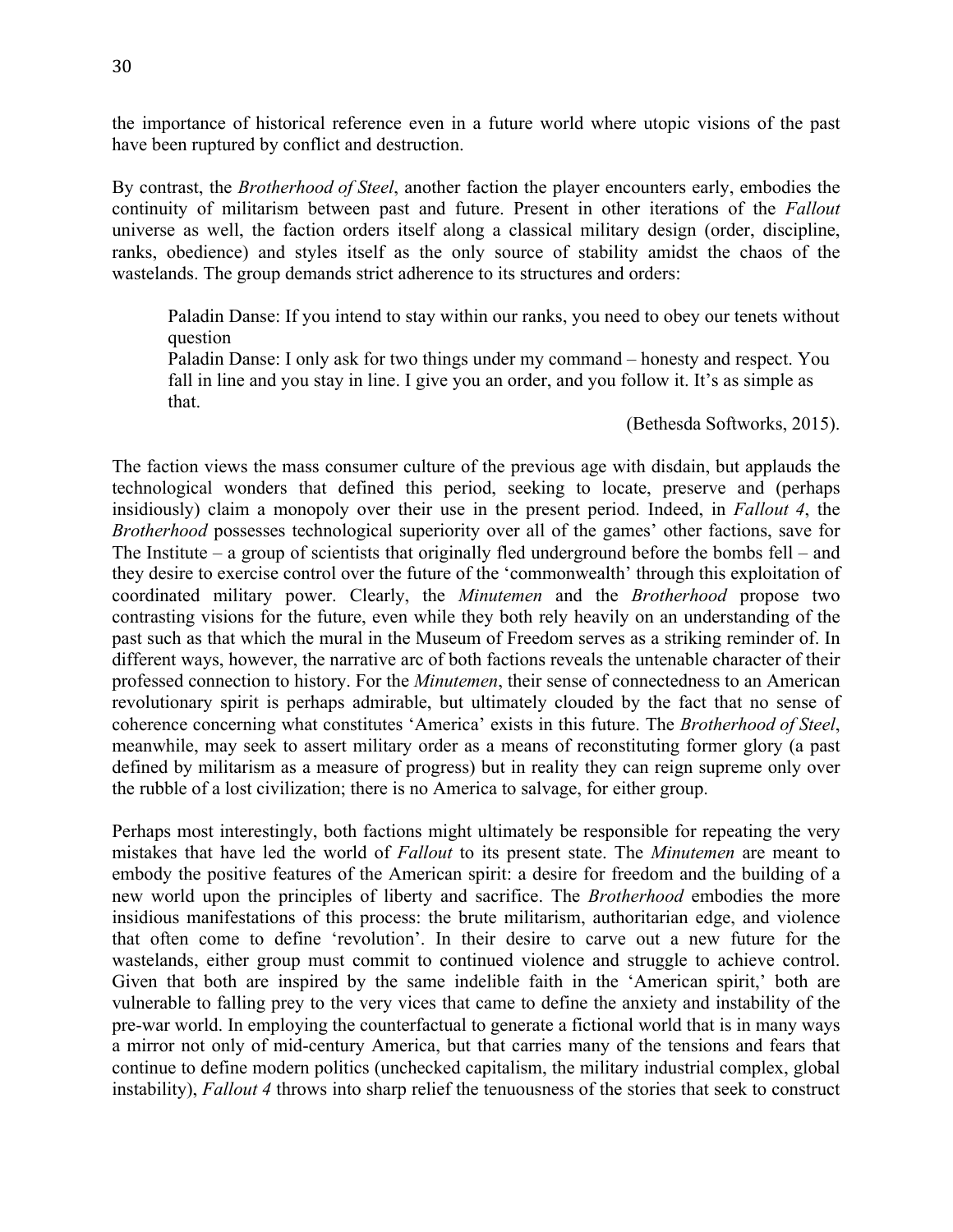and maintain order. The world of *Fallout* is not simply a rejection of narratives of progress, it is a caution to players about what is possible when these narratives remain unchallenged and uncontested. When historians write the past as linear, ordered, and moving towards a unified ideal – like Fukuyama's fated universal ideology – they (willingly or otherwise) participate in a process that seeks fundamentally to cement hierarchies of power and validate certain ways of knowing while disqualifying others. The world of *Fallout 4* challenges players to think about what has led them here to this nuclear hellscape; this includes considering how it is that myths of progress that so often get written into history actively contributed in making a future that was less stable (and ultimately decimated) precisely because it was ideologically monolithic. The counterfactual in *Fallout*, then, serves both to illuminate a more honest representation of midcentury anxieties, and as a caution about what might happen in a world that does not interrogate the contingent and constructed nature of the dominant narratives which seek to order and reify relations of power and control in society.

### **Conclusion**

The counterfactual presentation in *Fallout* is complicated by virtue of the fact that arguments can be made regarding multiple counterfactual interventions that the game makes in its construction and representation of the past. Scholar's like November (2013) for example, analyze the counterfactual in *Fallout* from the perspective of a technological break in the *Fallout* universe, raising the 'what if' question regarding what might have been, had atomic research continued post-war in a fevered pace (p. 298). As Marcus Schulzke (2013) points out in his research on video games and speculative history, however: "post-apocalyptic games, such as the games of the *Fallout* series, reimagine the Cold War in terms of the consequence of the nuclear war that might have happened," and further that, "this type of game situates the worst fears about nuclear war, the hope of fleeing destruction by retreating underground, and what life in the present might have been like had the Cold War gone differently" (p. 261). Certainly, this analysis has attempted to position *Fallout 4* in these terms, while acknowledging other possible counterfactual interventions it may make, as a means of disrupting largely neoliberal attempts to whitewash Cold War history as a story of inevitable American victory and military/cultural supremacy. There remains however one unresolved question to which I now would like to turn, however briefly. Namely, what are the potential uses for this kind of game in an educational context, if any?

What *Fallout* 4 can offer to those audiences capable of engaging with its more mature content, is a set of loosely related narratives that position themselves within a single counterfactual gameworld. A truly complex and nuanced matrix of story, aesthetic and interactivity that can challenge players and raise legitimate and critical questions about history, as well as agency, authorship, memory, and subjectivity. If *Fallout 4* fails to provide legitimate historical content in its counterfactual presentation, or if this content remains inaccessible to players unfamiliar with the 'real' history of the period (and both are subject to continued debate), its complex integration of multiple stories and its clever use of historical motifs and tropes, combined with the way that it employs the counterfactual to produce an alternative future, challenges players to think about *how history gets made*, both in the context of the game's story and non-virtual history. Consider again the Museum of Freedom, a building that clearly desires to produce and display a specific narrative of American progress and greatness; a true tribute to macho masculinity and glorious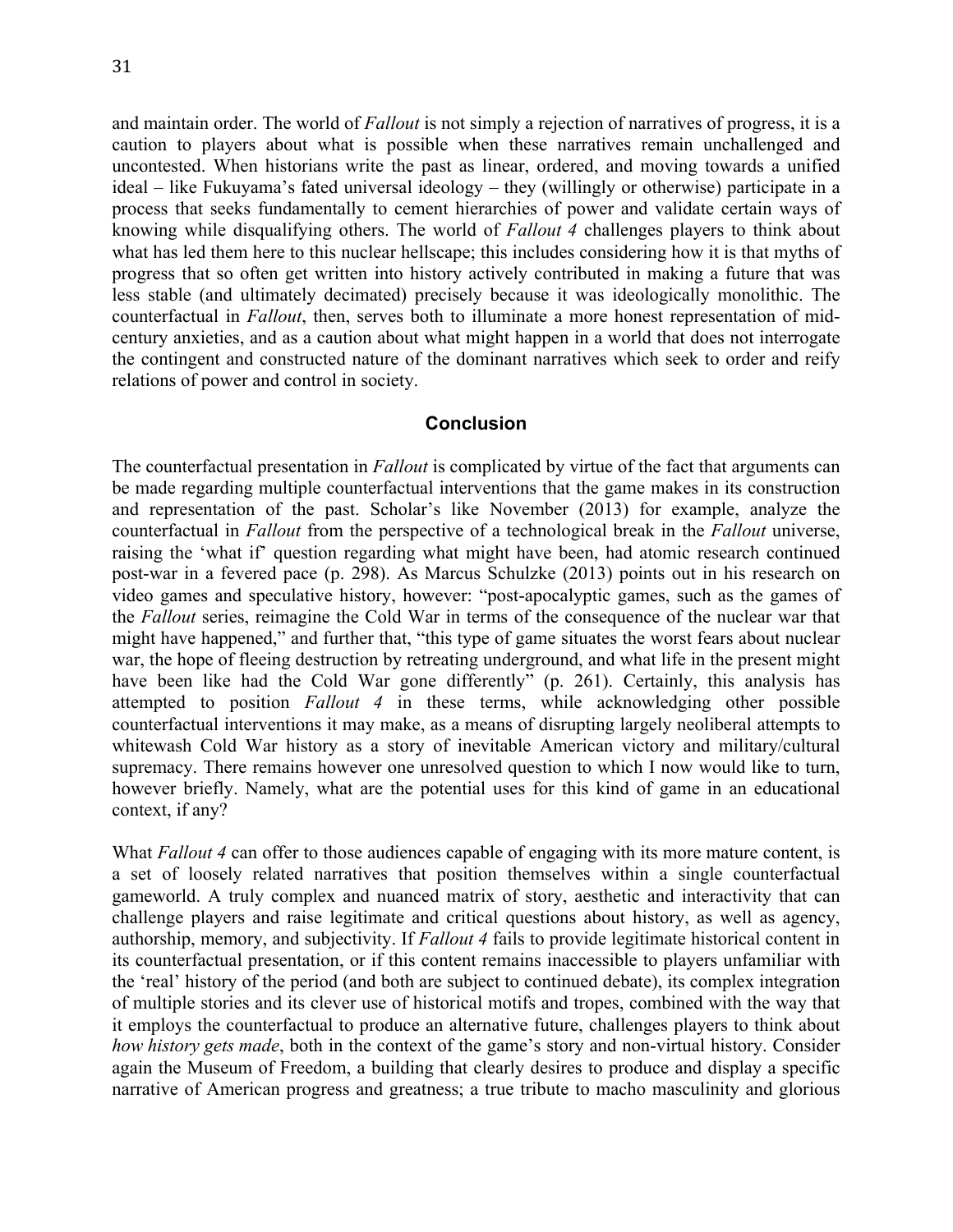militarism. And yet, as the player bears witness to, this ideological jockeying is untenable: the building is half rubble, the statues and posing figures of war are covered in dust if not destroyed, and the paintings of past heroes are often unrecognizable. In interacting with a world where foundational myths have either disappeared or remain only as sardonic reminders of a past obsessed with a uniform doctrine of greatness and bombast (to its ruin), the player is provided with an opportunity not only to engage with but also *to interrogate* the world that extends itself before them. To consider how dominant narratives in *Fallout* built a future world obsessed with military prowess and over-consumption, while being reminded constantly of the kinds of futures that can unfold as a consequence of these doctrines remaining uncontested. Even as they seek to rebuild or at least pacify the wastelands, the player must carefully tread amongst and between factions that continue to cling to the very myths that ultimately engulfed the world in nuclear war. The conflicting presentation of histories – both real and imagined – in *Fallout 4* provides an opportunity for the player to experience and interact with the game critically as a counterfactual reimagining a real historical period. Future research therefore should seek to study player experiences covering a broad spectrum, and use multiple assessment tools (interviews, play capture, questionnaires etc.) to determine the ways that *Fallout* engages users in a form of 'critical play' where learning becomes possible via engagement with this counterfactual storyspace and virtual world.

In his work on history games, Kevin Kee (2011) refers to the kinds of historical games that engage in the interrogation of 'objective history,' or those which upend the objectivist-empiricist position entirely via their design and content, as 'postmodern.' He argues that they "advocate a teaching of history in which students move beyond an assessment of the merits of an historical argument to the criteria underlying the historian's crafting of that argument, such as the decision to marshal or exclude evidence as it relates to the historian's thesis" (p. 430). It is this 'moving beyond' that most interests me in considering the potential that a game like *Fallout 4* possesses for challenging dominant historical practices and narratives. The game presents history as ironic and bombastic. It is often playful in its presentation, but it is also deeply poignant in conveying to the player the severity of the consequences that are suffered because previous generations proved incapable of challenging dominant narratives and denying their solidifying into foundational myths. American greatness, centred around machismo militarism, runaway capitalism, and uniform culture (a culture of excess) built this alternative world, and ultimately destroyed it. *Fallout 4* subverts expectations by generating a story that is at once a product of historical interpretation and at odds with it. In doing so, it invites (or at least opens up the playspace for) players to consider how historical arguments regarding the Cold War period (and the culture it participated in shaping) are inextricably linked to hierarchies of power and contests between competing ideologies. That is, they are *not simply the story of what happened*, but are fundamentally involved in shaping *what does happen*. History is implacably constitutive of political, cultural and social life, and this is born out in *Fallout 4* where history is not merely the ruins and artifacts of a forgotten past. Rather, it continues to connect and inspire those who remain as they attempt to navigate, survive, and ultimately rebuild the wastelands, while simultaneously offering a warning against embracing the dogmatic practices that led this world to its present state.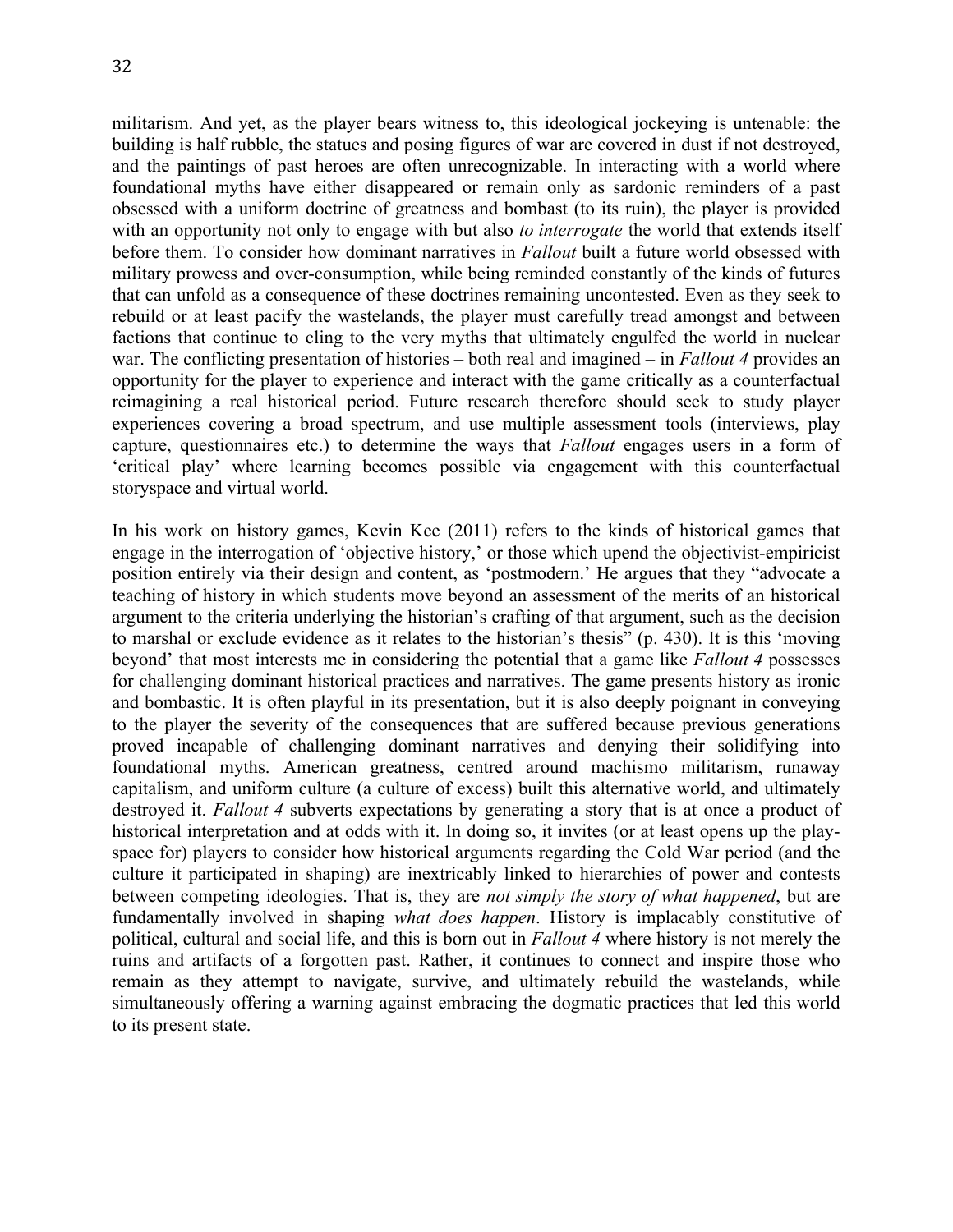#### References:

- Apperley, T. (2013). Modding the historians' code: Historical verisimilitude and the counterfactual imagination. In M. W. Kapell & A. B. R. Elliot (Eds.), *Playing with the past* (pp. 185-198). London: Bloomsbury.
- Aarseth, E. (1997). *Cybertext: Perspectives on ergodic literature*. Baltimore: Johns Hopkins University Press.
- Bethesda Softworks. (2015). *Fallout 4*.
- Bogost, I. (2007). *Persuasive games: The expressive power of videogames*. Cambridge: MIT Press.
- Brown, H. J. (2008). *Video games and education*. New York: M.E. Sharpe.
- Carr, E.H. (1964). *What is history?* Harmondsworth: Penguin.
- Chapman, A. (2016). *Digital games as history: How video games represent the past and offer access to historical practice*. New York: Routledge.
- Cutterham, T. (2013). Irony and American historical consciousness in *Fallout 3*. In M. W. Kapell & A. B. R. Elliot (Eds.), *Playing with the past* (pp. 313-326). London: Bloomsbury.
- Dannenberg, H. (2008). *Coincidence and counterfactuality: Plotting time and space in narrative fiction.* Lincoln: University of Nebraska Press.
- De Groot, J. (2006). Empathy and enfranchisement: Popular histories. *Rethinking History,* 10(3), 391-413.
- De Groot, J. (2008). *Consuming history*. London: Routledge.
- Dolezel, L. (2010). *Possible worlds of fiction and history: The postmodern stage.* Baltimore: John Hopkins University Press.
- Ferguson, N. (ed.). (1997). *Virtual history: Alternatives and counterfactuals*. New York: Basic books.
- Foucault, M. (1977). *Discipline and punish: The birth of the prison*. New York: Random House.
- Fukuyama, F. (1992). *The end of history and the last man*. New York: Free Press.
- Galloway, A. (2006). *Gaming: Essays on algorithmic culture*. Minneapolis: University of Minnesota Press.
- Gee, J. P. (2005). Why are video games good for learning? A paper presented at the University of Wisconsin-Madison.
- Gee, J. P. (2003). *What video games have to teach us about learning and literacy.* New York: Palgrave/Macmillan.
- Gee, J. P. (2007). *Good video games + good learning: Collected essays on video games, learning and literacy*. New York: Peter Lang.
- Gee, J. P. & Hayes, E*.* (2011). *Language and learning in the digital age.* London and New York: Routledge.
- Harlan, D. (2007). Historical fiction and academic history, in K. Jerkins, S. Morgan, & A. Munslow (Eds.), *Manifestos for History* (pp. 108-130). Abingdon: Routledge.
- Hess, A. (2007). You don't play, you volunteer: Narrative public memory construction in Medal of Honor: Rising Sun*. Critical Studies in Media Communication,* 24(4) 339-356.
- Jenson, J., Taylor, N., & de Castell, S. (2011). Epidemic: Learning games go viral. *Journal of the*